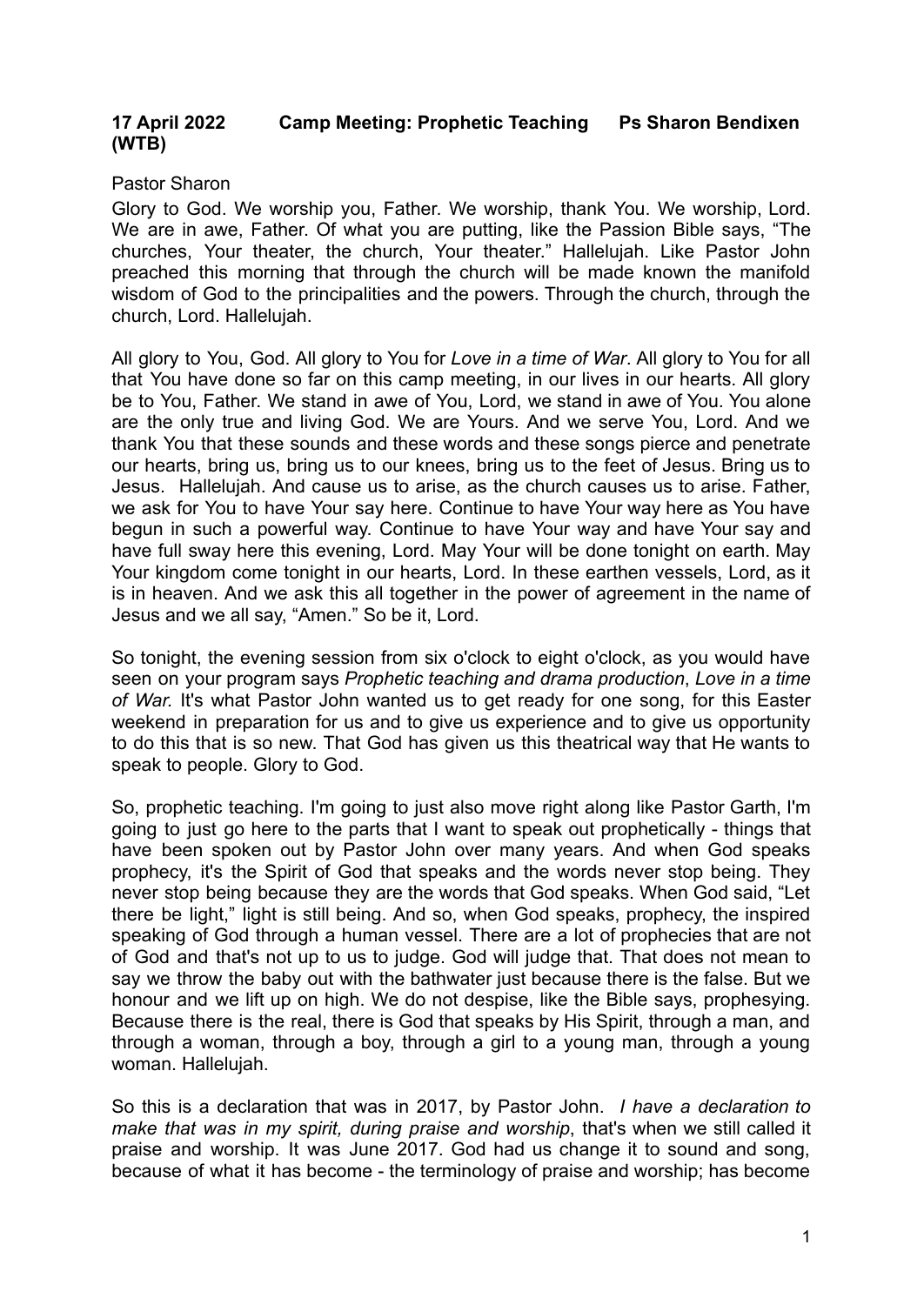such a blase thing, that people don't actually, actually even realize that God wanted to swing it and change it to song and sound here amongst us. *I have this declaration to make that was in my spirit during sound and song,* I'm just updating it a little. *So I must make this declaration by the Holy Spirit. I declare that the resources that are required for God, to be made famous in this ministry, flow in from every quarter, so that everything that must come to pass will. I declare in the Name of Jesus, that there is nothing that is withheld from this ministry, to make God famous at this time. Amen.*

*Every electronic resource, every financial resource, every human resource, everything that is required, will be made available for God to be made famous. I am continuing to speak out of my spirit this morning. I want to tell you that I have a vision. I'm going to give you very practical things.* He was talking about *at this point in time, we believing God for the highest quality in ear monitors for our musicians.* This was 2017. *If we do that, if we go for the best,* okay, *I'm believing that by the time that Brother Jerry comes, every musician will have the highest quality in ear monitors. You may not know the difference, but they will be able to deliver a higher quality service to the Lord. I am believing God that when Brother Jerry comes here, we will be able to have times of worship, that the worship itself will create a worldwide tension that makes God famous.*

*I am believing and I speak prophetically this morning, that all of the worship people, those that are called, will write the songs that God has placed in their hearts.* That was before the prophecy came forth, that God would start with Pastor Garth. *The musicians that are, people that are called to do so will write the songs God has placed in their hearts. The musicians that are talented, to put music to the songs so that they would be the Holy Spirit anointed music. I am believing that. It's been in my spirit for near on 20 years now that we would have a worship quality in our ministry that would impact the body of Christ on an international level.*

He's speaking by the Spirit of God, not speaking from a place of ambition, speaking from a place of what God is wanting to speak out into the very atmosphere so that the words can create and resound and reverberate, as it creates.

*I believe the time for that is now when it starts, it's going to be full to overflowing. By the time it gets finished, we won't know what to do with the people because they will be coming from everywhere. We're going to need more seats. The church is going to be too small. It's going to grow because He himself is going to be on show, not me, not Brother Jerry, not our music team. It's God Himself that's on show.*

*The Lord told me it was his intention to keep us hidden for a long time because there were many things that he wanted to say that these are my people, but we are not to be hidden anymore. We are to be known because we are making Him famous. I have another thing to say to you, and this is under the inspiration of the Holy Spirit, God has a plan for Johannesburg, the clarity of that, and the understanding of that is yet to be revealed. But I wanted the Johannesburg people to know and I wanted the Witbank people to know that what happens here is a direct seed to what will happen there. I had a surprising thing happened to me this last week, a spiritual thing happened it just hit me in my spirit that there will be the Lord said to me, "John, many ministry campuses, just like what is happening in Witbank with all these resources,*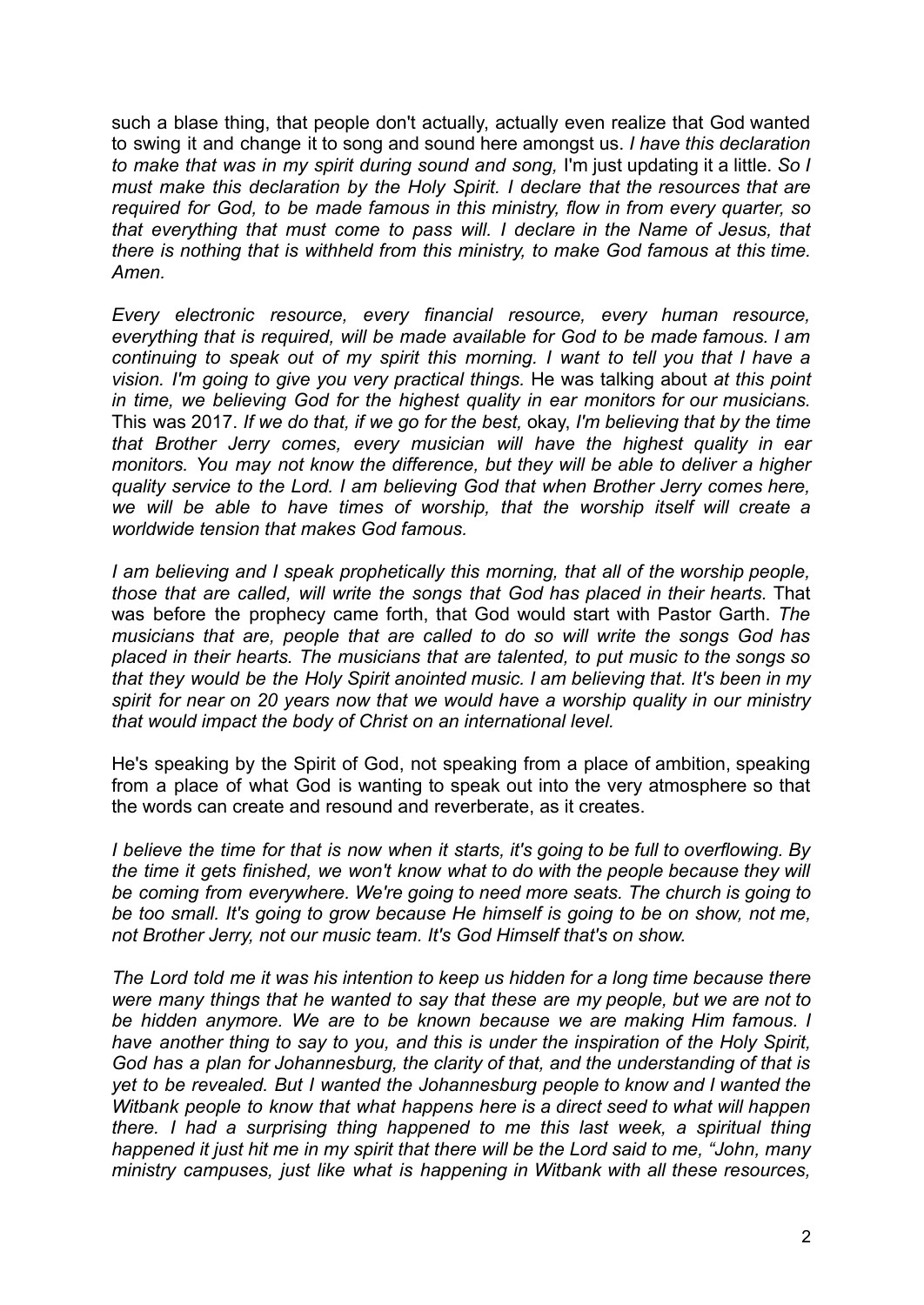*that you will directly pastor, and you will be the Pastor of and you will have Pastors that you will release. And we'll have all those churches get ready for many campuses that are coming. Some of them will be in America, some of them will be in other parts of the world." I'm telling you that this is what God is telling me to speak out this morning.*

*But I'm also saying to you that Witbank was always the first. And Witbank needs to be the first in the development of these things. Because what happens here will determine what happens everywhere. So I'm about I'm make this declaration to you this morning that God is about to make Himself famous, really, because it's not about a man or men. It's about the ways of God and so I say and I continue to speak under the inspiration of the Spirit. And so as I say, "that there are many people that have been attached around the world by the message of Jesus Christ being Lord and Savior. But there are very few people that have been taught to integrate ways, their ways, with God's ways."*

The integration of God's people with His ways is a critical component for Him. *You cannot say that "I am a disciple, or I'm a born again believer" and you're not integrating ways with God. You may be saved, you may be going to heaven but if your ways are not aligned with His ways, you do not have the power and the authority that can flow from you. That is supposed to flow from you. There are many that are touched, few that have integration of ways. There are many that want to touch the strategic intentions of God, but they are unable to touch the strategic intentions of God with the Spirit of God. But they touch the strategic intentions of God from those that are called to authentically prophecy. And so when they hear the voice of the authentic prophets, and they hear the strategic intentions of God, then they modify and create the ways that they should go to align themselves with the strategic intentions of God. These are not authentic called vessels tools of God. They are tools but not of gold and silver. They are tools that are wood, hay and stubble in the works will be burned, because they are not authentic prophets. They are those people that have heard the true prophets and have made themselves look like the prophets,* Jeremiah 23, you can go and read it for yourself. They take the words of My true prophets and put it on their lips.

*And so God is looking for a people that will not only touch the world, but He is looking for people that will integrate their ways with His ways, so that He can make His strategic intentions known. Because when His strategic intentions are known through the true prophets of God, through the true voices of God, then divine productivity can be released. Divine productivity is released, not because there is a big church that has lots of people and says that is divine productivity. Divine productivity is released when the spirit of the Lord has the opportunity to draw his people into the integration of His ways. Divine productivity happens when He can draw His people into a lifestyle that as they walk, they speak His ways. As they talk they declare His ways, as they walk they show His ways. Those are the people that God is looking for in this time. Divine productivity is God's anointing on human effort to take the people that have chosen God, and make them into the governing authorities on the earth, in His church.*

*Christianity is not about attending church*. *Christianity is about integrating your ways with the ways of God, understanding the strategic intentions of God, being able to*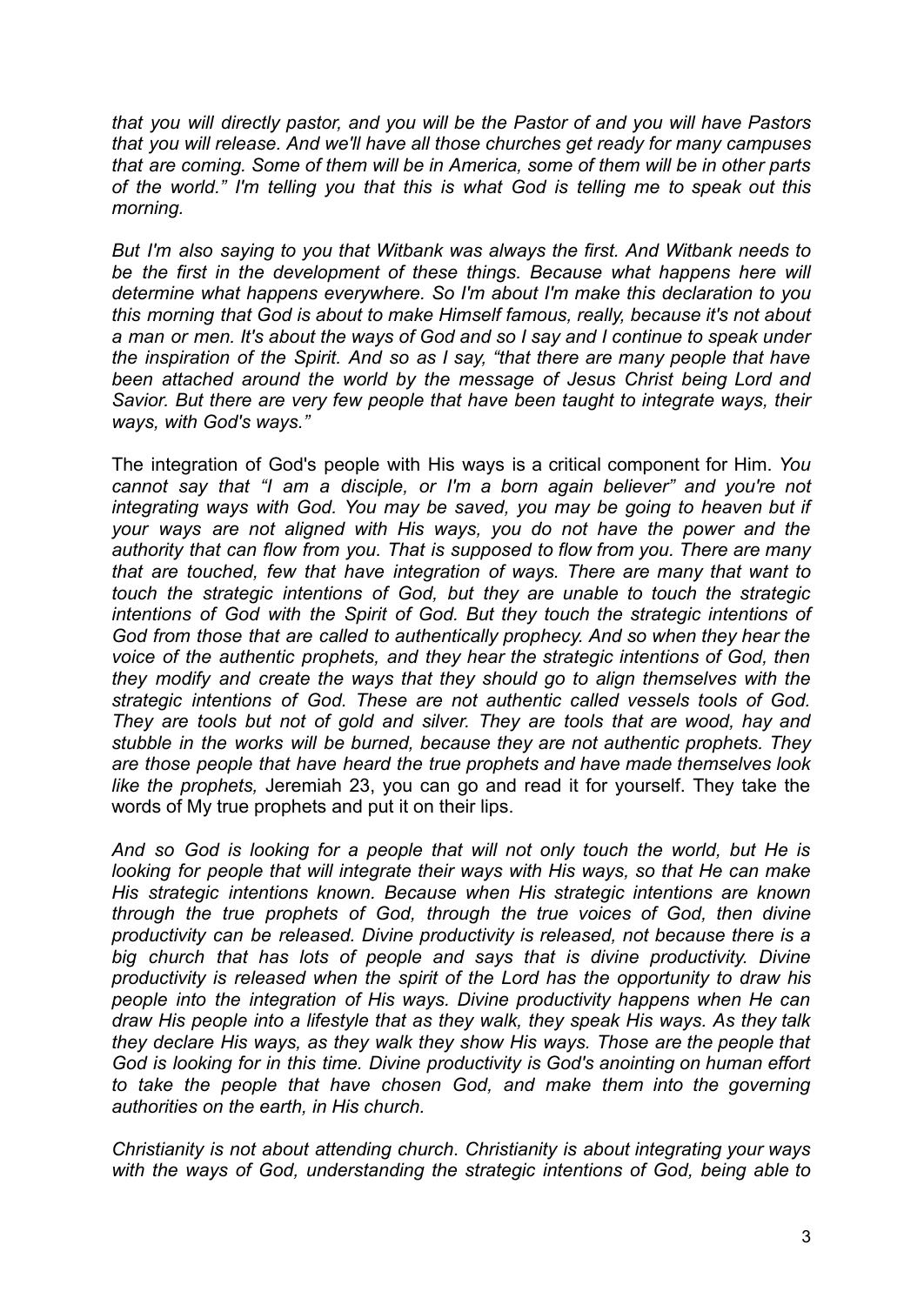*prophesy and speak out the true will of God. And then when you become a divinely productive person, you are the person that speaks out of your mouth, the ways of God, you walk in the paths of God. And what happens is that the environment that you walk into, begins to take on the shape that God wants it to take on. That is divine productivity. It's not your environment, causing you Christian to bow to it. 2017,* you preach that this morning Pastor John. *It's not your environment, causing you Christian to bow to it. It's you Christian, rising up making the environment bow to you. This is the kingdom of God that is coming to the earth through divine productivity, when you have been touched by God, and you've integrated your ways to God's ways, and you understand the genuine strategic intentions of God, because the true prophetic voices have been spoken, and you are aligned with the true prophetic ways of God. And divine productivity begins to take shape, then God's covenant power is released into your ways and into the earth. And that is the intention of God to restore the order of covenants, the order of covenant*.

*And so I continue to declare prophetically* remember, again, this was 2017. God wants these words coming out tonight Pastor John, *that as God has determined for Brother Jerry Savelle to come back to Africa, to come and spend two or three days with us under the created anointing, we began to touch in the spirit, the order of God because they were a people that were prepared to be touched by God, integrate the ways with God understand the true prophetic voices that will receive so that the strategic intentions of God could be made known. And as we began to walk in those strategic intentions, God was able to take us to His divine productivity, so that the divine productivity of God could make happen in three days that could have taken years to happen. Because so strong was the anointing of God in this place. But He wasn't here for the anointing for three days, He was here for the anointing of an extended period of time, because it's His will to begin to establish covenant, the order and the ways of covenant.*

*I have begun to flow under the anointing of God, and I want to say that, "I speak to* money. I call the money, all the money to be here for what I need it to be here for. I *speak that we will buy the best technology not at the world's prices. I speak and I say that, "We will have the best musicians that God will supernaturally bring, and their hearts will be towards us and their hearts will integrate with us and that their hearts will be to worship with us, and so we will have the best music talent. Not because they are technically better, but because they have the anointing on the way they play." I declare that we will have the best video technology with the very best way of delivering stable quality images to the world. I would like to purchase more cameras. I am looking for the best, for the best. I believe that God wants us to project an image to the world that when He comes to reveal Himself and make Himself famous, we will have everything.*

You said at that time Pastor John, *I need a second bank of lights in the middle of the auditorium because the way that we have the lights set up now creates too many shadows and the dead spots that you are not aware of. But when you get into lighting, you become aware that we need a second bank of light that cost the same as the first bank of lights. So, I call in all the resources, electronic technology, human, financial, that what happens here will be the beginning of what will flow into Johannesburg and every other campus that God is going to start and watch what I am telling you. We are going to start and have churches and campuses that are*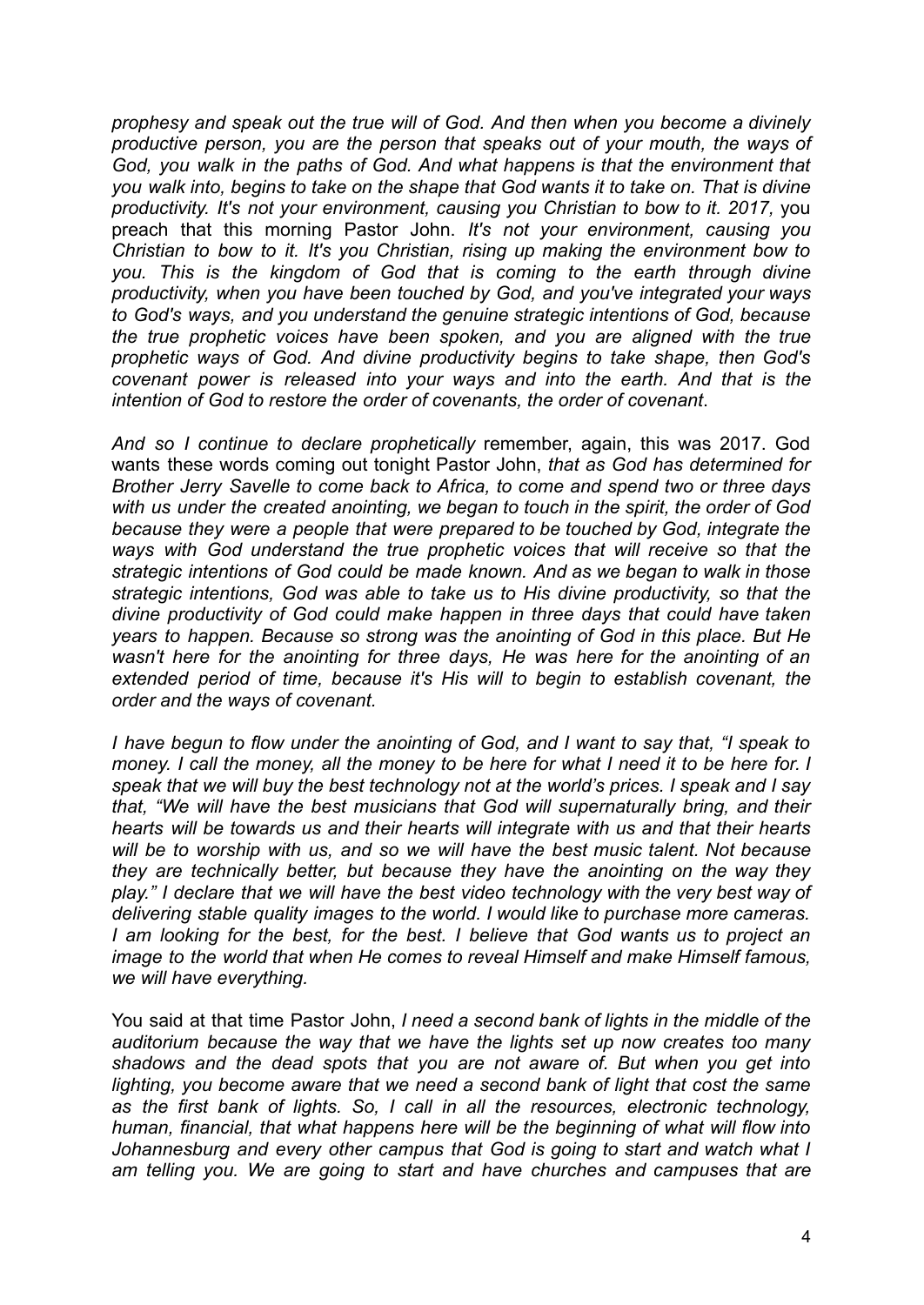*supernaturally going to pop up because God is designing it.* Praise the Lord. Glory to God.

So, I have put here, turn to page 10. *Let me tell you church –* it is coming from Pastor John*. Let me tell you church what God has prepared for us when Brother Jerry came the first time, was a banquet of the wines.* You did that series of messages that the Spirit of God revealed to you Pastor John about the invitation in 2017. *It was a banquet of the wines – it was three days that he came. It was the banquet of redemption and restoration. Because wine is about the Blood, and you don't have wine without bread. She had the banquet of wine and bread and* we can't go into all of that teaching, but I am just reading what was said*. It was about redemption and restoration, and she was saying, I don't want anything yet from you.* That was the woman with Elisha. She recognised the prophet and she built for him a chamber. And he said, "What can I do for you?" "I don't have need of anything, I live among my people." But God knew she had many things she had need of. *So, I don't want anything from you yet, because there is a bigger banquet to come, because there is so much more at stake. I want to tell you church, that when God invited us, to give an honour seed to Brother Jerry, God was inviting us and we didn't even know it, but we just obeyed it. When we went to Brother Jerry with the honour seed, we were inviting him to a banquet, but it was only the banquet of the tasting of the wine. It was a banquet of redemption and restoration because there is a banquet still to come and it's the main course. It's where everything happens. It's where everything is revealed. It's where all the petitions are granted. It's where true authority and governance are expressed and all of the things that will happen, we have only the banquet of wines, the real deal is still to come.*

*Because he came for the three days and he thought he was only coming for the three days, but he was in the anointing in this place that we had prepared for the prophet, hallelujah. We prepared a place for the prophet because we recognised him and he was sitting in the back in Pastor John's lounge under the anointing when he said to Brother Joe, you go back in there and you tell Pastor John, the Lord said I had to come back early next year and stay as long as God tells me to stay. And so, the real deal was still to come. Why is it that you are going through all this preparation? The main banquet has got to be planned, the main banquet has got to be prepared. The big feasting is about to happen, and we don't want anything to interfere with that.* Oh Pastor John, there is so much here. Glory*. We've got to put out the table, prepare the lighting, and all the things that's got to happen. Because when the main event happens and God's order, God's power, God's authority, half the kingdom is not even the deal on the table. It becomes much bigger than that. It's dance time.*

So, then he came Pastor John, he came in the February and he brought us eight messages. He brought us a bag of word seeds. And I remember when the Lord said to him, "You're done, you can go home now," I just got – in my heart I said, "God, God, God, God, he brought us words, Lord; Lord, what happens with all these words that he brought us Lord?" And He gave me this on Saturday  $10<sup>th</sup>$  of February 2018 He said to me, "*Sharon, have faith in Me, have great faith that all the words spoken by Brother Jerry, will find root in hearts – will take root and bear fruit that not even one of his words in your day will fall to the ground. It was said of the prophet Samuel that in his days, not even one of the words of God fell to the ground.*"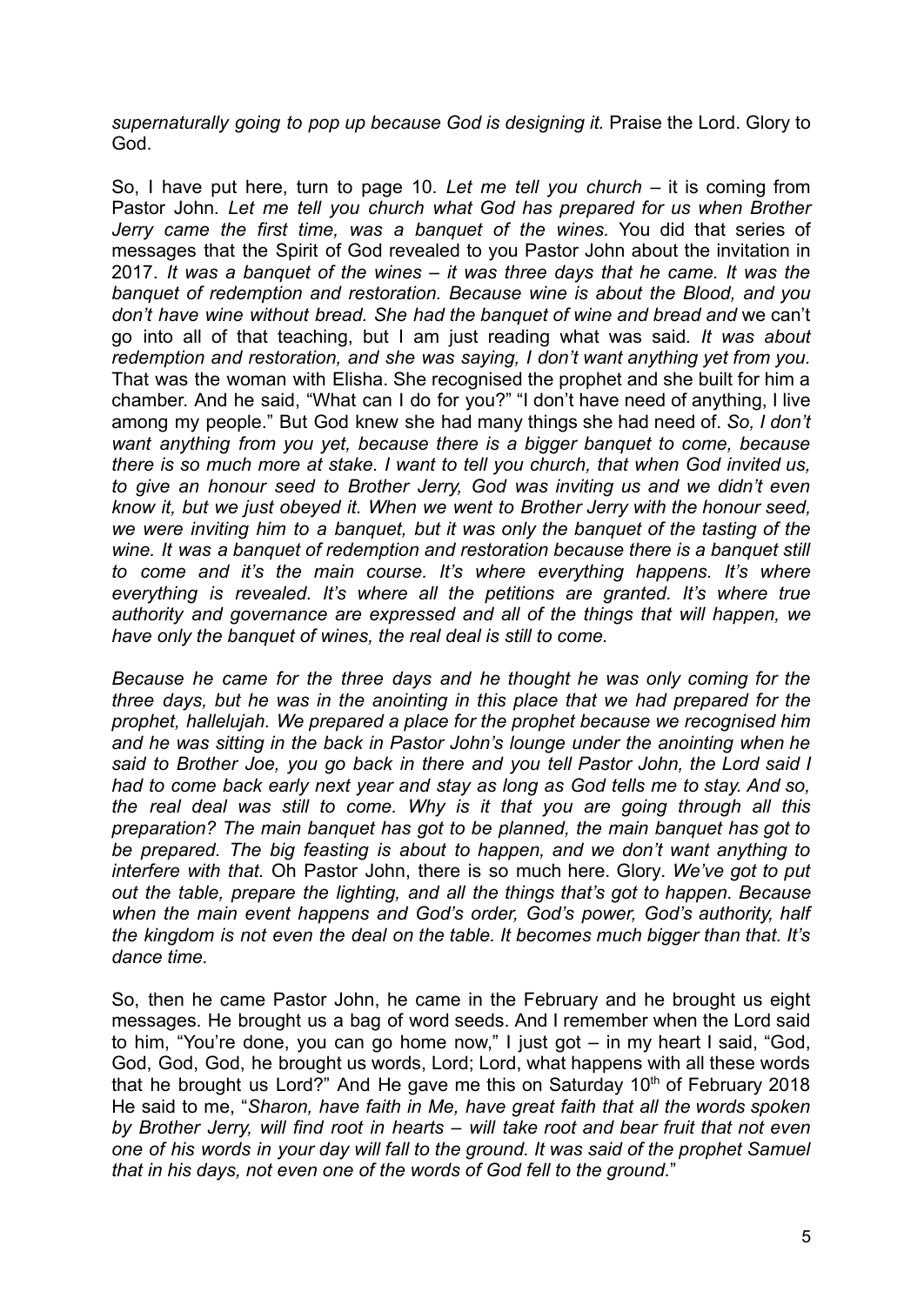And the Lord promised me on that day, He made a promise to us, glory! He said, "My words I sent through My servant, have this power to produce fully," and so I have all his seven messages transcribed word for word in a big file that I have gone through over the years with a fine-tooth comb but then I did make this all available to all of you. Sunday February the 4<sup>th</sup>, Message 1, 2018, he came to say this, It is very pray seed. He came to say, "*The depth of my praise determines the magnitude of my breakthrough."* Hallelujah. *I sense an urgency,* Brother Jerry said, *in the spirit that God is ready to move.* Pastor John, you know, when He said to me to bring these words, He said, it is coming to pass now. It's coming to pass now. *I sense an urgency in the Spirit that God is ready to move the way He has always wanted to do. But He can't violate His own word if there is no hunger for it because it requires hunger. Hunger and our hunger have been growing because the Word of God has been growing it in us. Hunger is having a strong desire and a craving for, and an urgent need and you want it very much and you long and you ache, and he said to us to say, "Show me Your glory."* And I have been saying it almost every day since he came in 2017. Some of you started and then you stopped. You must pick it up again. "Lord, show me Your glory, show me Your manifest presence, he taught us – Your manifest presence, Your manifest power, and Your manifest goodness." Hallelujah. It's Your supreme desire, it is His supreme desire to show us His glory, so we hunger, we hunger Lord. Glory.

And so *Message 2 – was about pursuing the presence of God.* He said, he used a scripture *God knocks and He wants you to open and come and sup with Him, to want to be in His presence every day of your life, to seek it and require it persistently. Lord, show me your glory. I'm ready to go to another level. Continuing steadfastly in prayer, he said to us, resolute and firming purpose. That is how we see greater manifestations of your glory.* Say this with me, "I hunger. I pray. I expect." *Message 3,* I called it I put my own headings there, according to the emphasis that the Holy Spirit was giving me, *Message 3 I called Holy Intrusion, Prayer, and Holy Ghost Invasion* was on Tuesday, the sixth of February. *And when they had prayed, the place was shaken he used. Have you ever been in a prayer meeting like that, where the place was shaken where they were assembled together, and they were all filled with the Spirit and began to speak the word of God with boldness, and with great power, gave the apostles witnesses of the resurrection*.

And he said that time, there can be no great power, with no great without great corporate prayer. There cannot be great power. There was great power for the Apostles to show the resurrection of the Lord Jesus Christ because there was great corporate power in the book of Acts with great power. *A holy notice after they prayed, was a holy intrusion, God invaded the place*. That is what I'm looking forward to God invading the services. We had a taste of that last night, we've been having tastes, but God is increasing. God is multiplying it, hallelujah. And He is wanting our hunger to increase and our expectation to increase. *I believe, Brother Jerry said if we continue to hunger for it, it will become commonplace. It is not church as usual.He said, God will invade this place, he said He will interrupt all our plans and have His own way. I am ready for a holy intrusion. I am open for an invasion of the Holy Ghost. He still desires to do this with His people today, if they would only hunger, hallelujah, hallelujah.*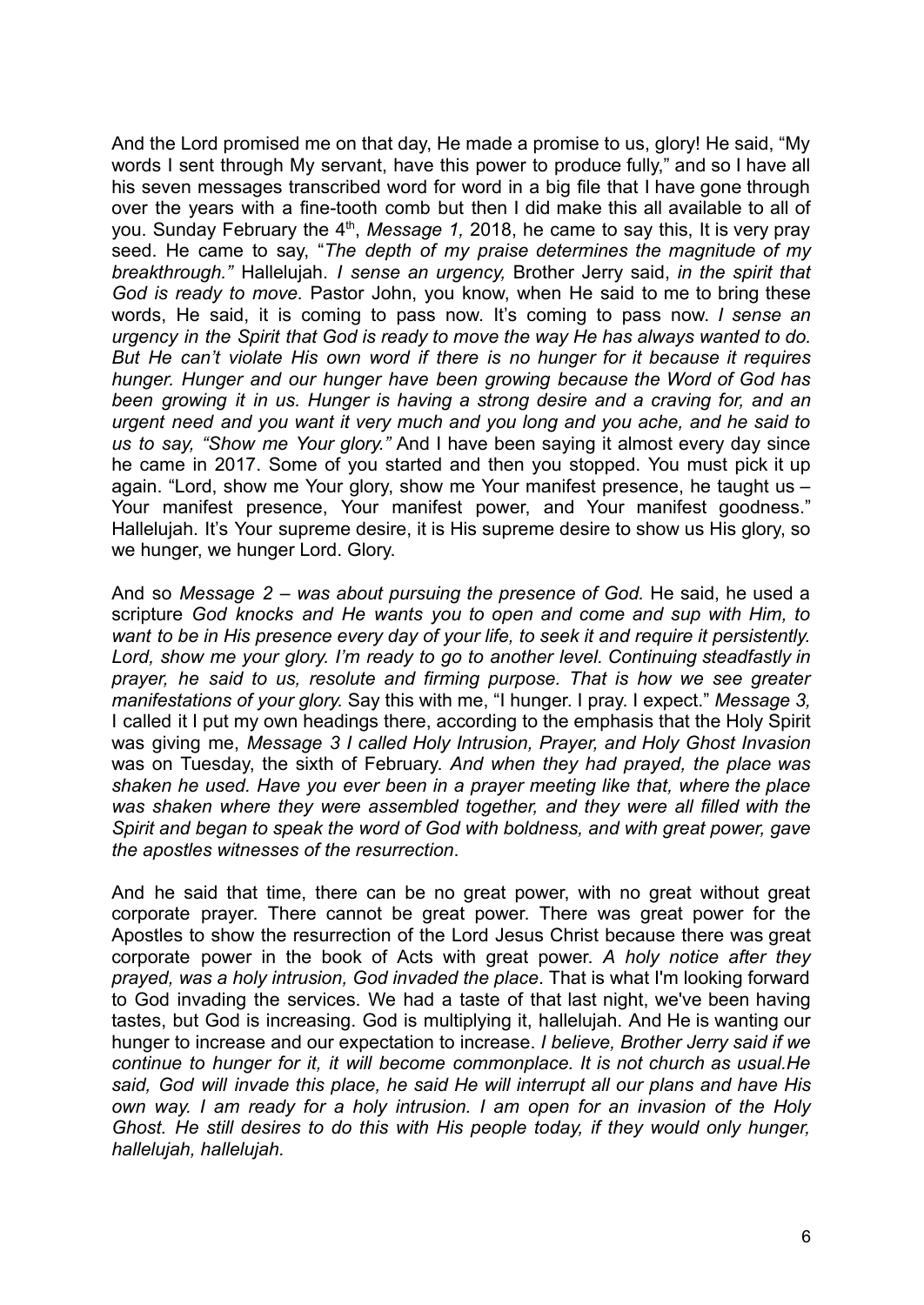He said *we break loose from spiritual lethargy, willing to leave our comfort zones, because we want to see His glory. I truly believe* Brother Jerry said in that third message, *I truly believe that we have crossed a threshold in God's time table. He is ready to pour out His glory in the earth like we have never experienced before. New demonstrations of His power await us. New demonstrations of the miraculous await us. Some in the church have become so content with the way things are. But at the same time, there is an army of believers who have awakened who have arisen, who are stirred, who are revived and are no longer satisfied with the status quo. I'm part of that army of believers that is going to pray the glory to manifest. Stir yourself up. God is not going to do it for you. He said, I'm part of that group that is stirred.*

Glory. He said, *singing and praising. And the glory* he used the scripture of 2 Chronicles 5, *singing, and praising and the glory and praying in the spirit*. Hallelujah . He said, *Be willing to pay the price for the greater glory. You come to church when you don't want to. You come to prayer meetings, even when you don't feel like it. You enter into sound and song and sound, even when you've had a horrible day.*

*Message 4,* or I called it, *Revival Joy*. Glory to God. *A genuine revival, without joy is as impossible,* Charles Spurgeon made this statement, Brother Jerry brought this*, is as impossible as spring without flowers, or a day dawn without the light. If Joy doesn't break out, we're not having a revival. What is this joy unspeakable and full of* glory? It is a joy that fills the heart and fills the soul and you can't you can't put it *aside, you can't resist it. It's designed to be yielded to not to be resisted. It's a joy that the world knows nothing about. They know happiness from time to time, depending on their circumstances, but they don't know Holy Ghost joy. Joy is a fruit of the Spirit. Happiness can be just the thing of the flesh. But joy comes from the Holy Ghost. Don't ever say again, "I don't have joy." "Yes, you do. It's down in there. You just need to quit suppressing it. Glory comes from the power of the Holy Ghost."*

*Don't restrain yourself. Don't hold back. Joy is of the Lord. Brother Hagin said,* this is Brother Jerry still speaking *somebody told him one time Brother Hagin, aren't you afraid of some wildfire? He said, "I can handle wildfire. It's raising people from the dead, that's hard." Well, aren't you concerned Brother Jerry, that we might get in the flesh, while Joel said his spirits gonna fall on all flesh. It will do your flesh some good to yield to the Holy Ghost. I think it's strange when Christians don't have joy. Jesus* said, I'll give you my joy that it may remain and that it might be full. And then he said *Heaven is a noisy place. I said,* he said again*, Heaven is a noisy place. Church ought to be a noisy place, he said, joy in our hearts should be as natural as your next breath.* And *Message 5* on the eighth of February was I called it, *Planted* because that's what he spoke about. Hallelujah.

He said this *If you stay planted, and we all have that attitude, dear Lord, what do you suppose would happen in our church services?* We would no longer have church services, we would have encounters with God every time we came together. Because every time we come together, there is planted people that come together, not people that have come from another church and then are going to go somewhere else after a while - it's planted. And it's people that stay planted, that keep coming together. That's the kind of place that God can bring a revival to. Glory to God. That's the only kind of place that God will bring a revival to. Because God's plan is planted. Planted in the house of the Lord, you will bear fruit.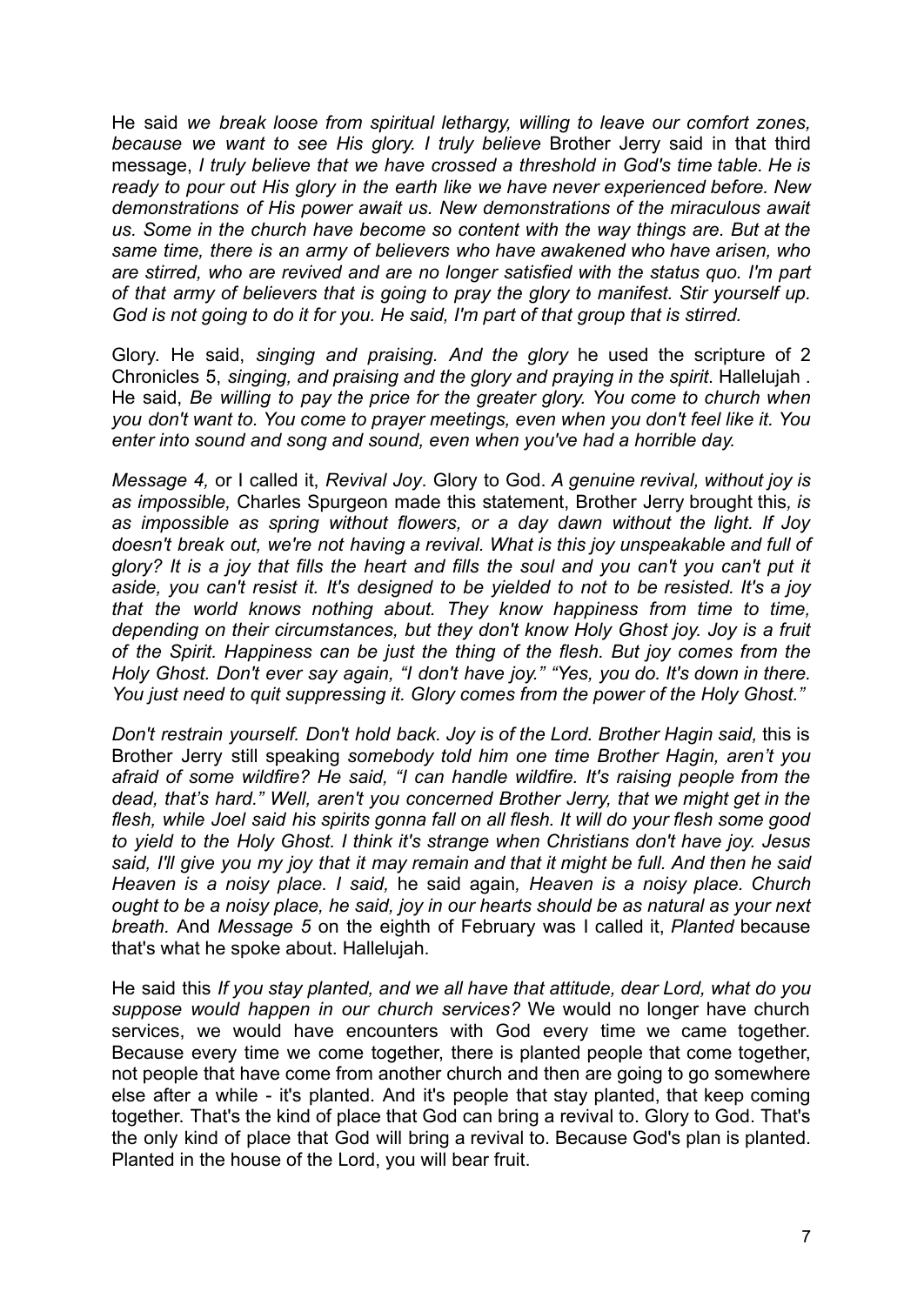He said this*, we would no longer be having church services, we would have encounters with God every time together. You would have to lock the doors to keep people from spending the nights here.* And then he made the statement Pastor John*, Well, what I've seen here this week,* praise God*, you people could pray it in. God doesn't need the whole rest of the world.* Sela*.* Can I say that again*? When the church God intends to show us His glory. Glory - when is it gonna happen? When the church starts hungering for it. When the church starts praying it in or praying it out, as I have taught you. When the church believes what he says in the messages that he brings every Sunday. We are getting closer, Praise God, we're getting closer. Well, what I've seen here this week, praise God. God doesn't need the whole rest of the world. You guys could pray it in.*

Glory to God. Glory to God. And then *Message 6*, he was speaking about, *Message 7 was the goodness of God*. But I think that that's enough for me to share on that, he finished off his last message. And I called this last message *Press. Press*. Because he said this, *Here's how you do it; Press, Philippians 3:15 I press, I press, I press, I push, press is a Greek word Diaco, I follow, I strive, I push forward, I aspire to, I am zealously behind something, I endeavor with zeal, I run swiftly in order to catch something, I seek after eagerly, I earnestly apply pressure.* Hallelujah.

He says here, *I'm not in favor of some of this great teaching that is going around. While we do not have to do anything. God has already done it all for us. Yes, I believe He's already taken care of redemption and already taken care of salvation.* But my Bible says to be a doer of the word. And it's, Paul says, I press, I press. So *apparently, he did not know what some preachers know today, brother Jerry says "I press. I don't know any other way". Amen. I press, if it was all going to be handed to us, every believer would be extremely blessed. Every church would be experiencing revival. But you have to press for that. God says it's yours, you have to press for it. I press simply means you do never quit. You never turn back. You do not ever quit. You just keep pressing. Amen. The fact that you have determined to press once again, Brother Jerry said, "Does not mean that Satan is going to just lay down and roll over and play dead." The fact that you are pressing, you're just announcing to the devil the fight is on. But you are stronger than him in Christ. The weapons of your warfare are not carnal, but they are mighty to the pulling down of strongholds. You just make the determination that you're going to press. Hallelujah. Refuse to back off and refuse to quit, and refuse to stop saying, "Lord, show me Your glory."*

*And then he finished off by saying he had a prophecy for us about supernatural increase such as we've never experienced before. And He said this, "I stand in the prophetic office and I've delivered the words of the Lord to you all week." The Word of God says, "Believe the prophets and you shall prosper. And so shall you succeed." The Message Translation says, you'll end up on top.* Glory, glory. And then he said, "*Let me bless you. I pronounce a blessing on you. And a blessing is still upon us. The Lord bless you. Do you receive it?" He's asked us. "The Lord keep you, the Lord make his face shine on you. The Lord be gracious to you, and lift up his countenance upon you and give you peace. I've now completed my assignment, until I return."* I Believe he will return Pastor John. He keeps saying it and we will keep saying it with him. And so Pastor John, the Lord also this afternoon reminded me about the sequence of the irrational honour seed which happened in 2016. There was a sequence of events. Brother Jerry was supposed to come to us. In 2016, the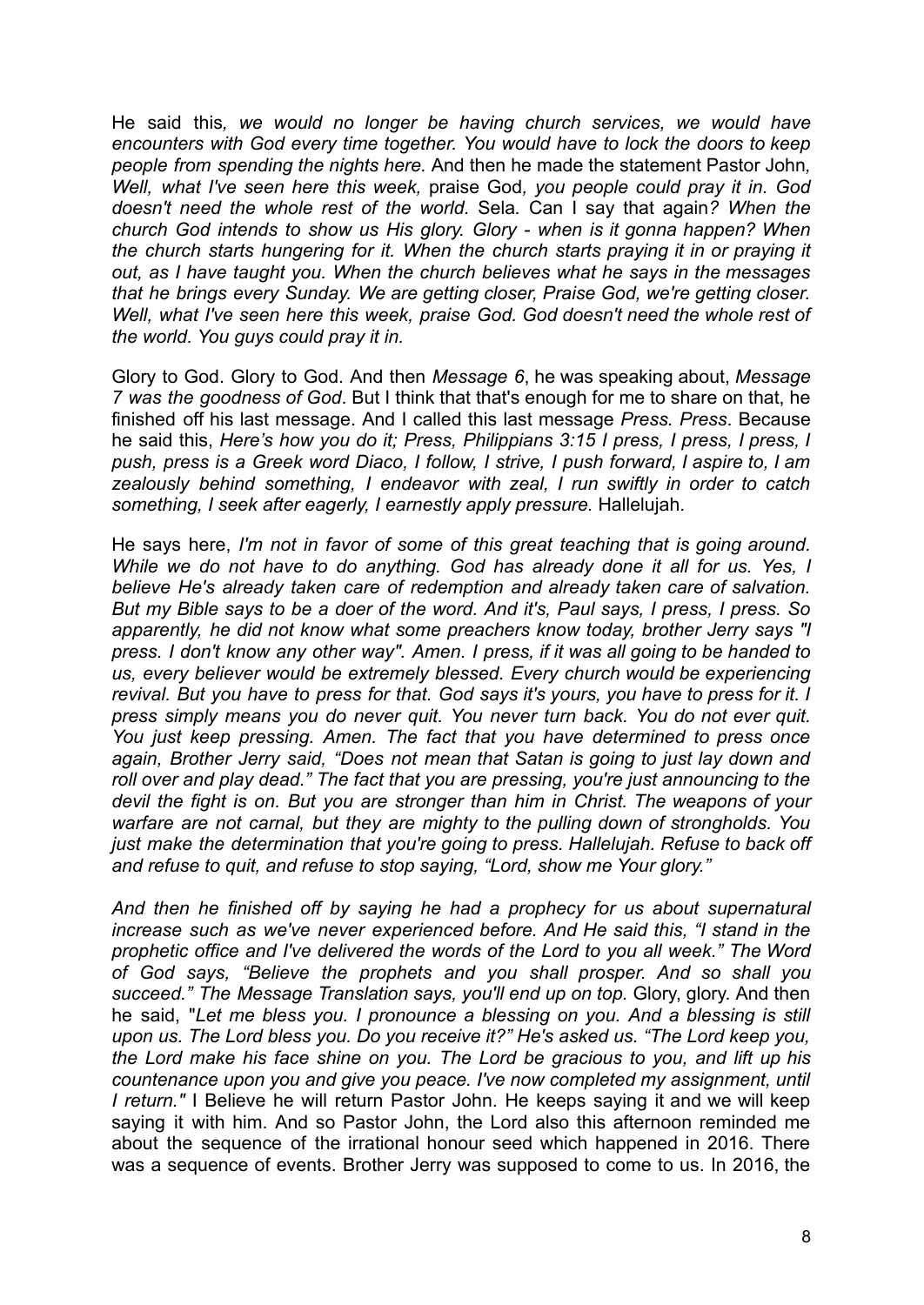31st of August, the email came to Pastor John from Joe, Brother Jerry is not coming at this time. And remember we had prepared for it. Right? There were many of you that were here. Pastor John did not tell me. He did not speak to me about this from the 31st of August. Only on the 5th of September, did he tell me. "Sharon, Brother Jerry is not coming. And I am not disappointed." And then, on the 11th of September, we made the announcement to both churches, Witbank and Johannesburg.

In the meantime, before Brother Jerry was supposed to be here, Pastor John had a number in his heart, an amount in his heart for an honorarium. Do you know what an honorarium is? It's something you give someone in honor for, for something that they have come to serve you with. And so that's why it was called an honor seed. Irrational honor is what came out of your spirit, Pastor John. So this is what you said. "I was believing God." This is what you said on the 18th of September 2016 in Witbank. "*I was believing God for an amount of money that we would give honor to Brother Jerry as a whole ministry when He came in October. So when he let us know that he was going to have this major surgery, I thought, Lord, all the seed has been given what do we do with the seed and it just came in my heart that we have to just get on a plane and go and give it to him regardless of whether he has come here or not. So we are going on Wednesday. So as I was asking the Lord about the seed, he gave me this; special seed for special results."*

So you made the the seed doubled on the 12th of September the seed doubled after the people heard we were going to take the seed to Brother Jerry, that amount that was in Pastor John's heart, doubled. You doubled it. Glory. Because God was working in your heart. And then we weren't sure if I was gonna go with and then I made a note on the 12th of September when you made the announcement. You were walking out of the Joburg church and two people came to you to tell you "We were paying for Pastor Sharon's air ticket." It was paid for. The search, then okay, let's just see here. On the 18th of September Pastor John in Witbank, Pastor Sharon in Joburg, speaking on S*pecial seed, Special results*. *Wednesday, the 21st of September, we fly to the USA and the seed triples. Thursday, the 22nd of September, we landed in Dallas, and we traveled to Homewood suites. Friday the 23rd of September, we met with Joe and Joyce to give seed to them. Saturday, the 24th of September, we were just marking time because our appointment was with Brother Jerry, only on Monday, the 26th, the day before he went into surgery. Only God can orchestrate this.* Hallelujah.

*So Saturday we were marking time. Sunday we were at Heritage of Faith Sunday morning service. Monday, the 26th of September 2016. At 9:30am. We were with Brother Jerry, where there was this transfer and transaction that happened. This seed, this events, who knew? He did.*

And then, Pastor John, then he came back to us in 2017. With 8 messages. Pastor John, you said this, about the seed. Brother Jerry had words about the seed. But you spoke about the same Scripture before Brother Jerry brought the same scripture on the day you gave him the honor, the honor, the irrational honour seed. He said you tell the people this, and you've already ministered about it before. "*Your generosity and purposeful giving is grounded in the recognition of who you are giving to and why. So you are giving through your love and respect for me, you are giving to my father.*" This is what Pastor John was saying to us. *"Because you don't know my*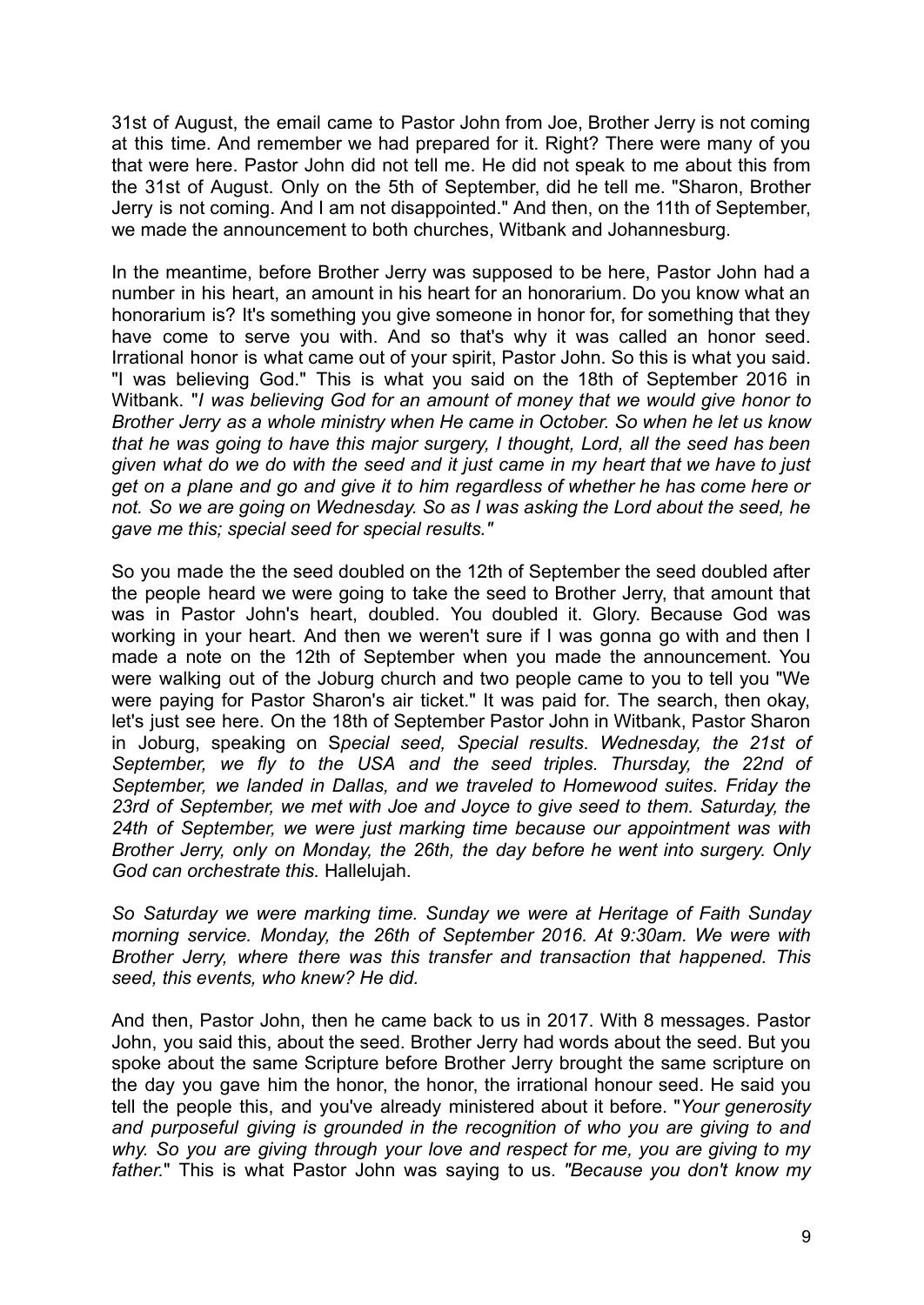*father all that well. My spiritual father, Jerry Savelle. I've taught you about him. I've taught you from his books, but you don't know him face to face. So you honor Him because you honor me. And I thank you for that. So you have a recognition of who you are giving to and why. It's not because he or I need your money you are giving because it's honor, you are giving because you have a recognition that God is doing something supernatural in the spirit between the father and the son, Jerry Savelle, and his son, this son. And what God is doing on an eternal assignment for us. But we have not asked you to give with a harvest for yourself in mind, have we? We have not said if you give to Brother Jerry, you will receive this kind of harvest. We have merely asked you to give because of honor. This is very important what I'm* telling you at no stage did we feel led by the Lord to say, "Sow seeds so that you can *get a harvest." This seed has all been about honor.*

So this woman made her resources available to a man that God shows to use to speak His holy written, holy breathed words to a people of a nation. That is the recognition. She said, "I don't need a harvest of this. I just recognized you as the man of God and I built you and I provide for you every time you come." "So what is to be done for you?" You're giving this is just a reminder - it is speaking into your future. Pastor John like, your father gave half of his inheritance to Oral Roberts. Speaking into the future of his son and his son's sons down to generations, because we have a legacy. We have a spiritual family tree. We have a spiritual pedigree. Hallelujah. We have a legacy. Glory.

*And so you're giving your seed is speaking. You're giving is speaking into your future, and into the future of the men God is placed around you. Your seed is speaking. Being busy on a holy eternal assignment. You're giving is speaking to future joy and productivity most personal and most precious to you. So as you have given your seed, your seed is speaking into your future assignment and your future life.* That is why God will not let go of you. You have given seed. And He is saying, "The seed that you have given speaks into your future assignment." And He will bring you to crossroads in your life. He will bring you to find yourself between a rock and a hard place until you yield to Jesus and say, "Yes, Jesus, I will obey You. I will be on the assignment in the earth that you have called me to. I will not live for myself anymore." So,right. *Your productivity*, you said this Pastor John, *even when circumstances may intrude to steal your future, your productivity and your joy from you, your ongoing generosity, your ongoing generosity and divine connection will not permit suffocation or death.*

*Sometimes your circumstances may be dying through suffocating things around you. Suffocating liabilities, suffocating people, suffocating circumstances. And the Lord is saying, if you call on Him, the seed is speaking into your future, your productivity that suffocation and death will not be permitted in Jesus name.*

I have a lot more. But you know that about me by now Pastor John. But I'm going to stop there because I sense that it's time for me to stop. Because there's some things that the Lord wants to say through you. Thank you very much for being attentive and opening up your heart to listen. Because that's one of the things that camp meeting is for, remember, I read it to you. Camp meeting so that we can be still and quiet and find out what God is doing now. What is God doing now? Hallelujah.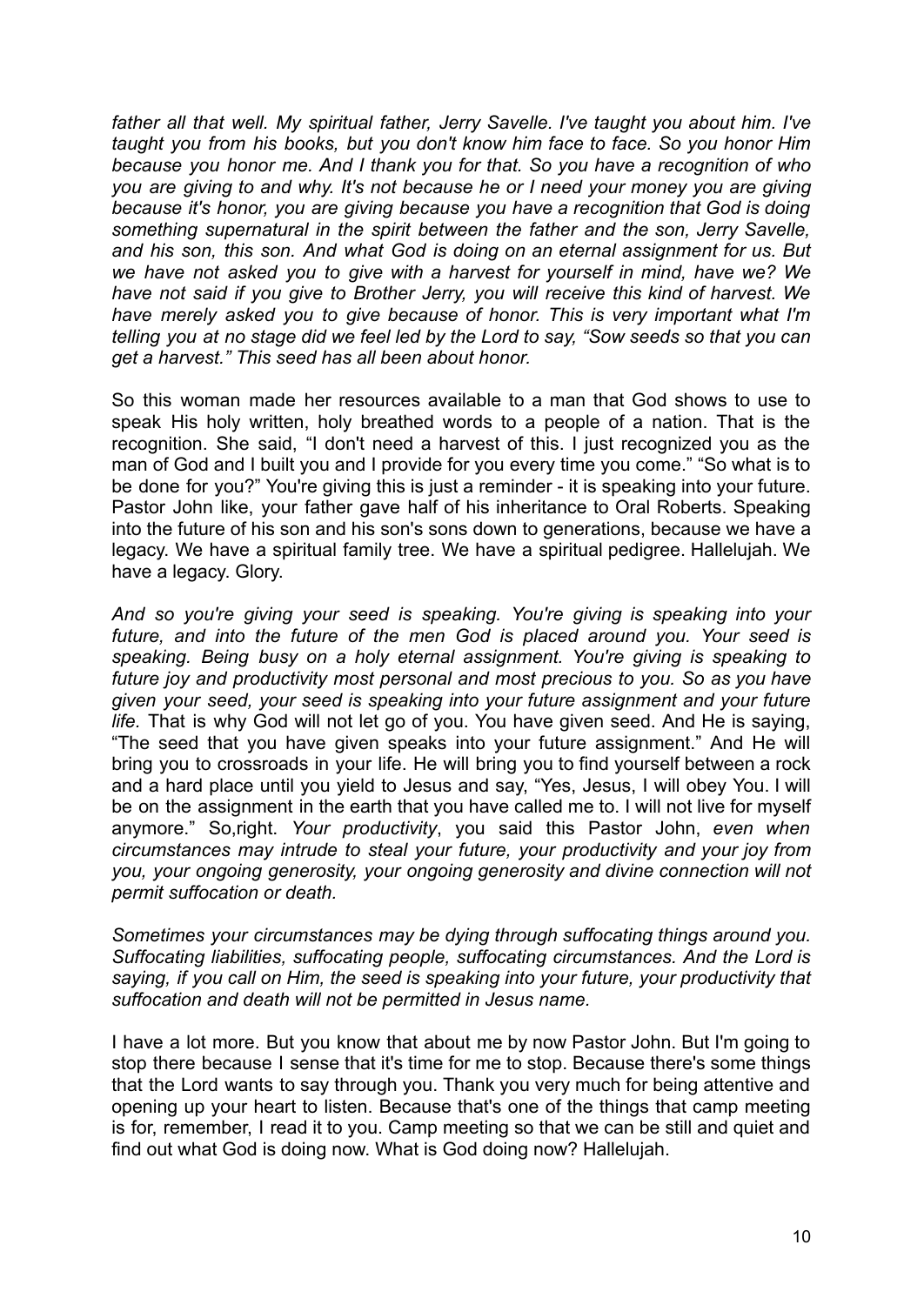## Pastor John

Praise the Lord. Hallelujah. Well, just a few things. Wasn't that production amazing? Hey, isn't that amazing? Praise Jesus. Can you imagine what this production will look like? When all of the songs that God has given Pastor Garth are transferred into an entire theatrical experience that will last for maybe 45 minutes, maybe an hour. Who knows? How it would happen. The Lord put it in my heart that we needed to start somewhere. And we needed to have a platform that we could learn and that we could see what it takes to make a production like this? What kind of resources do we need to have available that you will realize that we've got extra lights in here that we don't normally have. Trust that God will provide it so that our whole auditorium has the kind of lighting continuously that you saw here tonight. You know, I am trusting that the next song, the next level of production, the next things that will happen, that it won't take very long and we'll be able to do the next one. And maybe it's not the next one; maybe it's the whole thing. But I know we needed to start somewhere so we could learn so we could understand what it takes to put on a production like this, in just a short time in a small space and in a little bit of time. So didn't the team do amazing things? Hey? Wow. Praise the Lord. Glory to Jesus. Hallelujah.

And so I didn't know, I didn't know all of the things that Pastor Sharon was going to say all the words that have been spoken from this platform over the years since 2016, 2015, whatever the timeframe was. But God has obviously been using His words that He would speak to bring us to this place. And thank God, the resources have come, we need more to get to where we are going. But He's provided so that we have what we've got. So the other thing I want to say is, that there are many of you that are here now that sowed seed; honor seed to Brother Jerry. In that irrational honor seed, and I had it in my heart that as Sharon was reading from that booklet, that you should have a copy of. If you don't have a copy of it, and you're new here, you're welcome to phone the office. And we can send you a PDF file or you know, word document or whatever with that whole book that has all of the messages in it. And you can begin to speak them and pray them and declare them over your lives.

I believe this, that as people join this ministry, as God brings them to us, that they will have a supernatural catch up. And so they will have, they will have, God will do things. He has, here's the thing that happens is that Jesus comes to talk about a story of a man who comes into the town square to look for laborers. And he only has the need for so many laborers. And he says, "Do you agree with me that I'll pay you this much money for the work that you will do?" And he says, They all say, "Yes," and they go and work for him. And then at midday, he comes for more laborers. And he asks them, and He gives them an amount and a contract and it's the same amount of money and then one hour before the day is over, he comes back into the town square. And he asks if they would come and pay, work for him. And the people that only had one hours work in the day, they got the same amount of money as the people that started from the beginning. And so the people in the beginning had a murmur. Had lots to say about it. Because why do we work a whole day and we get to give the same as the guys that came at the end? Well, you had the security and the knowledge and you had the experience and you had things happen to you during the day that other people didn't have. They were sitting with, with the expectation, anticipation, they sat there the whole day. It speaks to their determination.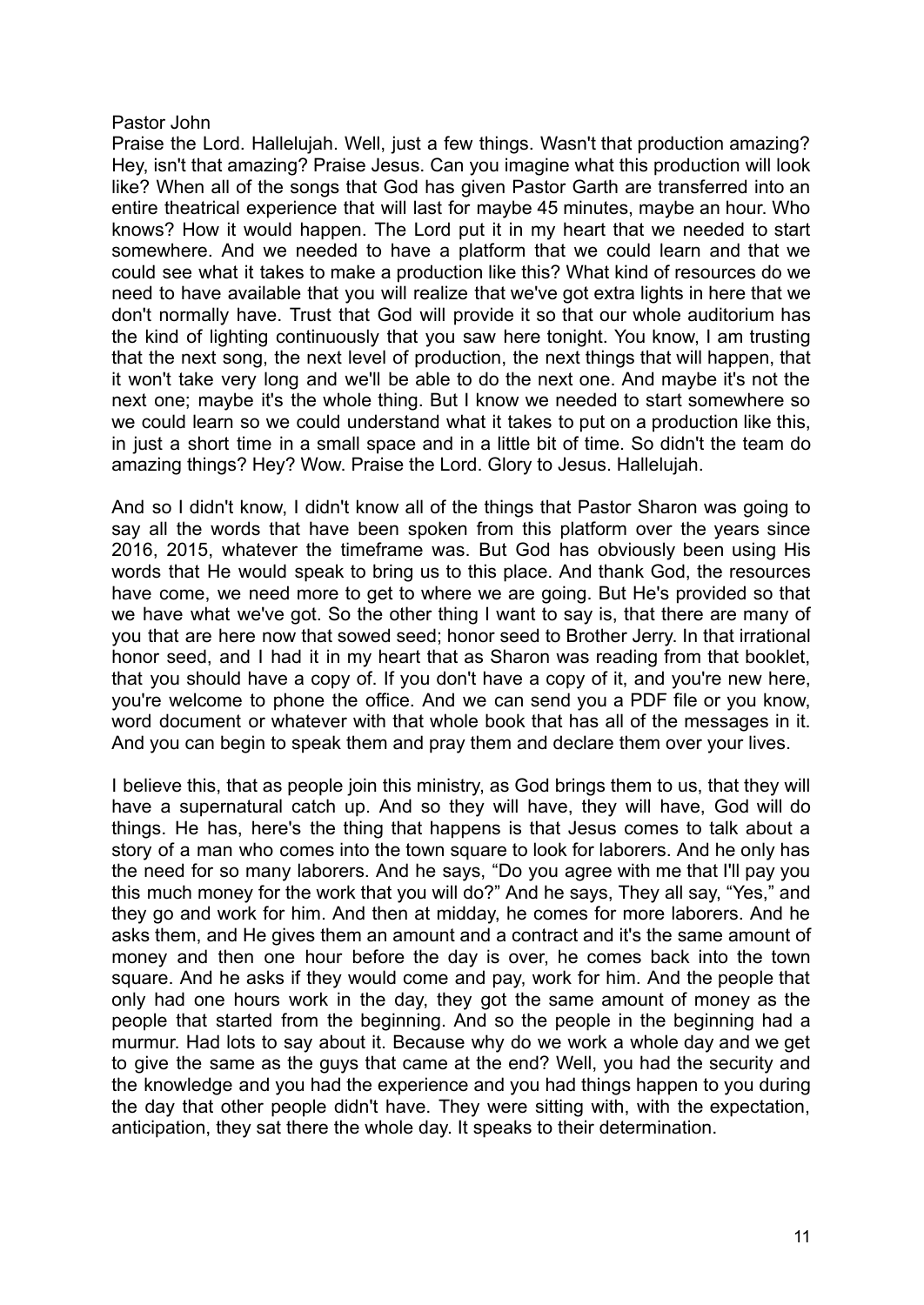But they had a lot to say about, "How come we work all day, and this guy works one hour and he gets the same pay?" And so the man said, "What is that to you? You and I had a contract. So what is that to you if I choose to pay someone who works one hour the same as you who works for the whole day? What is that to you? That's my business." So I believe that it's God's business that those that come and join the ministry, even though they come at midday, or they may come at the last hour that they'll catch up spiritually, and that they'll get the same reward and they'll get the same understanding and the same spiritual insight that God has been doing and giving us all this time. Hallelujah. Praise Jesus.

So I have to remind you, and I want to say this to you, that God spoke to us and said, "*I will take the children. I'm taking you out of Babylon.*" The Lord had me start MiXchange as a programme that was something in my heart 10 years ago, 11 years ago. It never quite took off the way that I expected it to happen. But in the fullness of time, God reached out to us and said, "Here is a message that needs to be spoken, here is a repentance that needs to be had and here is the time of God for you now." I want to remind you of the irrational honour seed that you sowed to Brother Jerry, that there was no specific reward that was requested. We worked very careful about this, that it was an honour seed, it was not so that you could say, "I'm putting money in and I'm expecting a 30 fold, a 60 fold or a 100 fold return on the money." It was just to show honour. And that's why God gave me the word irrational honour at that time, because it's irrational to do what we did.

If you remember at that time, I struggled with why I had to go and deliver the seed because it cost more money to deliver the seed - took 1000s of rands, and that could have been given to him if we did an international wire transfer rather than take the seed. But the Lord said, "Take a seed." And we were not to know that the next day after he had prophesied, and he had declared, "When I come to you, John, and tell the people, when I come and when I come, and when I come," and the next day, the devil was going to try and steal his future by making him a vegetable in his brain because of a stroke under an operation. He lost the use of his arm and the rest is history. I believe that God commanded us and used our irrational honour seed and He commanded him to speak words to us that day, "When I come, when I come, when I come," that spoke into the eternity and said, "You cannot take his future." I know it's his faith of all the years that he spoke over his health and his well being and as a man of faith that actually it brought him out of that space. But it was also our seed the day before he went into that operation that stood before God as a monument to say, "You cannot take his life. He has work still to be done."

Now something else has happened to me. Something else happened to me, because did you recognise the affection of Brother Jerry Savelle towards us last night when he ministered to us? I mean, it's digital, but you could feel the affection. You could see that he loves us. His words that he spoke about our church, those are not words that he speaks in every church that he goes to. He knows what spirit we are made of in this church. He knows the wars that we have fought, he knows the battles we have overcome. He knows the foundation that has been laid, he knows what we are building for God here and that we have not sought to promote ourselves and to create a ministry that's about numbers. But we have sought to create a ministry that is a sweet smelling fragrance to God. So, you know, I'm just wanting you to understand a few things. You've heard me say this before; Pastor Sharon and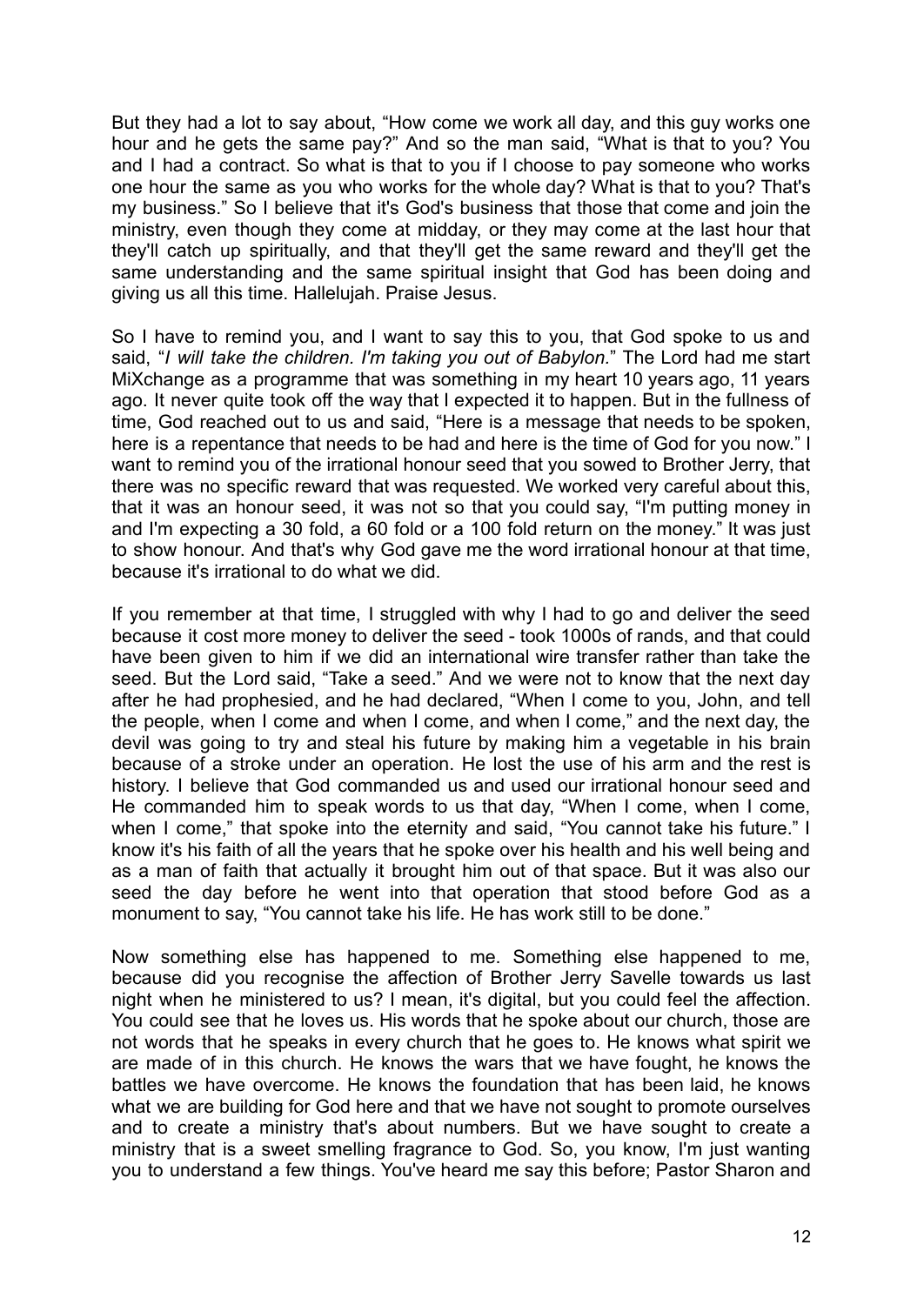I made a decision that we want to invest in this ministry so we never took a salary and have not taken a salary for at least five years. Most recently, we started to take a small salary because we were advised that for different tax reasons and different reasons that would be a good thing to do. But we invested all of the money that was supposed to come to us, we invested back into this ministry. And you say, "Well, how did you live, Pastor John?" God provided for us. We never went one day, not one week, not one month, not one year without God providing for us. The people that God has used to provide for us, that's between them and God, and they have a right to claim from God whatever God has used them to do to put us into a position of blessing. That's for them in their faith to walk before God because of what has happened. Amen. Hallelujah.

But I must say this to you that we are here because we did an honour seed that has spoken to our futures. Some of you, your business through COVID shutdown. Some of you have had changes, and suddenly you find yourself in Witbank and you say, "Well, how did you get here?" Well, God looked at your honour seeds. Way back then God was using your honour seed to plan a future that you couldn't see. And because circumstances were going to be created on the earth, and He was going to say, "I need to shift this, I need to change that, that it's going to shut down, this is going to happen." And you find yourself in different circumstances and all of the families that have children, young people that are here, giving their lives to God, that's not a coincidence.

That didn't happen because you've sown seeds that you've had return from financial seed. It's because God is honouring His Word. He's showing us honour by giving us the way forward for our younger generation that they will not be consumed by the world but they will be taken by God. They will be used for His glory, and not for the glory of the world. Let me tell you; Google and Apple and all of the high tech companies and all of the world's law firms, all of the accounting companies, they want to use all of our young, the energy of our young people. Young people, they want to use all your energy to give you these few, little numbers behind your name that you can say, "I have done this, and I'm now this and I've got at this, whatever." And it means nothing for your future. Because they just want to steal your energy, they want to steal your strength, they want to steal your potential, they want to steal and take what God wants to use. And so they have all this promise of the potential of what you can become, how much money you can make, and do all the things. How many people - do a survey on how many people that studied for one thing are not doing anything about what they studied for. They're doing something completely different in their lives. Why is that? Because the promise was so big that the only thing that you could do is you got to go to university, you got to get that because that's the future. And so then COVID hits the world and then what happens to the future?

And what's the next thing that's going to come and hit the world? You think we thought Russia was going to invade Ukraine 12 months ago? And what's the next thing that's going to happen? And so the world promises you all these things, but God is the only sure foundation that we have. God is the only, the only thing that we have, relationship that we have. God is the only relationship we have that has a guarantee. He will never leave you, He will never forsake you, He will never change His mind. He will never change His Word. He is forever - yesterday, today and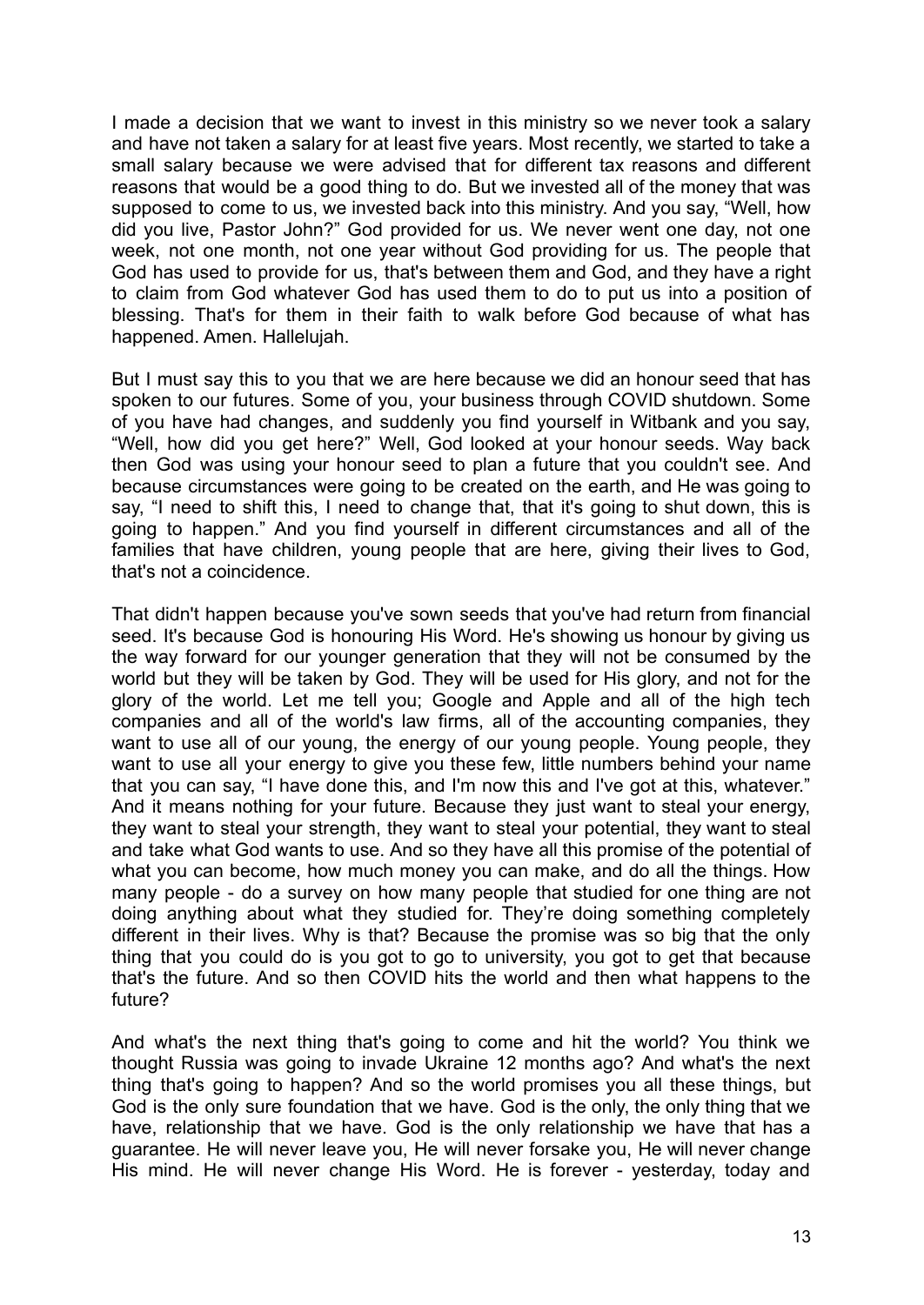forever, He is the same. The Bible says that there is no shadow of turning in Him because there is no darkness or shadows in Him. There are no hidden agendas in God. He makes His ways known to those who will seek Him.

It's the people that don't seek Him that hear stuff from other people that say other things about God, that make up their minds about God without actually seeking God for themselves. And so, they have lots to say about what they want from God, or don't want from God, what they want from church, or don't want from the church, but they haven't taken the trouble to seek for God themselves. They've just heard and watched and seen and made up their minds about it. Hallelujah. Praise the Lord.

So, I'm going back to America, because my father has called me. I'm going back. I'm going back and I will be away for about 10 or 11 days. I'll be gone for one weekend. And if you had said to me while I was in America, this time on my extended trip, that Brother Jerry would start to call me while we were even on the trip, even though he had extended… asked us to stay on, because he wanted to have time with us. And if you had said to me he would start calling me while I was on that trip, and it kind of caused me to take a step back a little bit, because we have such wonderful things happening in our own ministry. There's a lot of things going on here. There's a lot of momentum going here. There's a lot of movement of God happening here. And then I don't want to just… I want to be here, but my father has called, and so I must go. Hallelujah.

So, I want you to know that since I made the announcement it has been told to me that my ticket is paid for. Hallelujah. And there are expenses that are taken care of. So, it's not coming out of the churches' expenses. It's already been taken care of. Hallelujah. Praise the Lord.

So, when Gideon got up yesterday, after I made the announcement, and he came, and he said, "I'm bringing money. I'm bringing money towards your ticket." What I knew already in my heart, and I had already spoken to Pastor Christi, Pastor Sharon and others, Pastor Garth and others around me. I've already spoken to them, that God had placed it in my heart, that after his ministry last night, that I was to do another honour seed. I leave on the  $9<sup>th</sup>$  of May. We had people still putting money in our account the last time when we landed in America, and we had to use resources that put a lot of pressure on us to get all the money out so that we could give it to Brother Jerry. Please don't leave it that long this time. So, I just want you to understand this - this seed… it's in the time of God. It's in the time of God. Hallelujah.

It is possible, and I'm making this declaration, it is possible that in the last time that we went there, and God has placed an irrational honour seed in his hand, that God used that, and words that he spoke to us and prophesied to save his life. It is possible that this seed might have the same impact. It is possible that there are things that are happening in and around Brother Jerry where the enemy wants to have something to say about his future. And it's possible. If not, it might be that God wants to unlock something else. Hallelujah. Who knows?

So, Pastor Sharon and I are giving up our own resources. I'm not going to tell you how much money we are giving because I don't want anybody that gives R100 to feel like that R100 is insignificant. But we are giving a significant amount of money to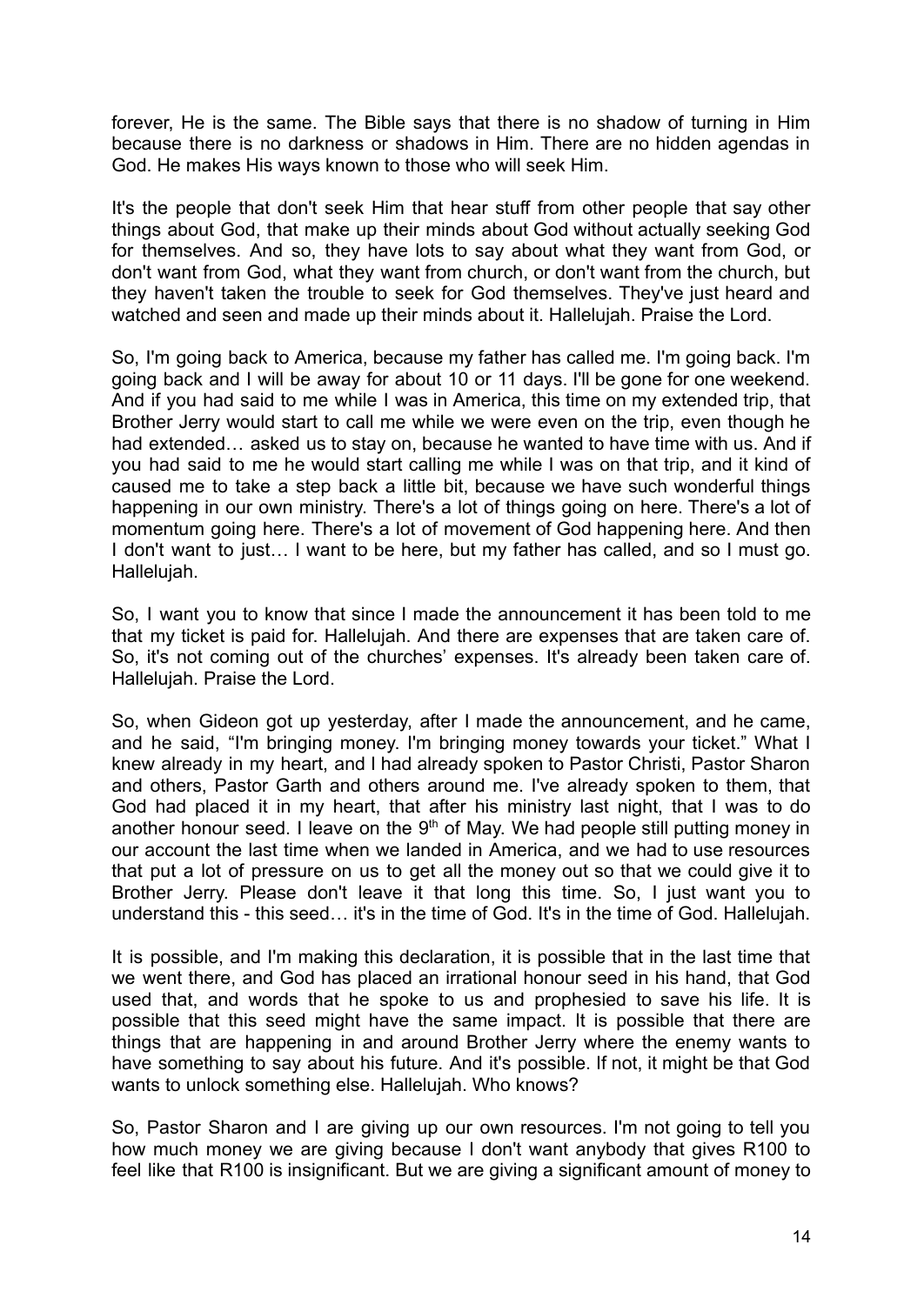Brother Jerry personally. Just Sharon and I. We have always taught you this, and we will always be this way, God-willing, that we don't ask you to do something we haven't already done ourselves, or that we are not prepared to do with everything that's in our hearts. Hallelujah.

So, I just want you to understand that what we did last time, it was not your tithes and your offerings. It was a special seed. An amount of money that you choose whatever it might be, to us, for me to be able to go and place it in the hands of Brother Jerry as seed of honour. Honour for what? Honour that he would make time to come and minister to us. And he gives, and he prepares, and I know him, because I've travelled a lot with him. He came here and he would set aside time and be up early hours of the morning hearing from God to come and minister to us. And he didn't come here. I don't know if you watched and observed that he - that his notes were handwritten. Those are not notes that were pre-printed from another message that he came and he brought to us. He wrote those notes. Those things he personally went and sought God to come and minister to us yesterday.

Now, because it's digital, and there's no expenses involved, that means that there's a lot of people that he's ministering to that way that are not contributing to his well-being. God has made that up, and God is blessing his ministry. Let me tell you, God is, He's doing that in supernatural ways. But this is not for us to bless his ministry so that his ministry can keep working. And again, I want to tell you, this is not to his ministry. This is to him, Miss Carolyn, for them. It's for their personal use. It's to them for our honour, to be enjoyed by them. Hallelujah.

I'm not taking up an offering tonight. I'm not taking up offering tonight because I believe in that Scripture that the Apostle Paul says, he says, "I don't want you to give grudgingly, or because you're under pressure, or because there's a special pull that I'm pulling on you to sow a seed." I trust God to put it in your heart, wherever it is that you choose. And I will not put pressure on you to sow seed and to put money because you're here tonight. And because there's an anointing in the service. And if I opened up the anointing to flow, you would give willingly under this anointing, I'm wanting you to go away and purpose between you as a relationship, walk with God, what it is that you want. Hallelujah, and what God places in your heart that you will sow a seed, an honour seed into your future, into our future, into Brother Jerry's future, and what God wants to do. Hallelujah. Praise the Name of the Lord.

So, it's a remarkable thing to me, because, as you know, in my natural man, I carefully think about all of the details of buying a ticket, packing my suitcases again, getting back on the plane hours and hours on the plane, having the impact on my body, having all of that stuff and then doing things that are going to have further impact on my body with Brother Jerry, and then turning right around, and coming straight back with all of that impact that's on my body. I slept for five hours or four hours this afternoon. You know, we got back Wednesday morning. And we've been busy all weekend. So when I got home, I just crashed today. It has an impact on your body when you travel like that. You know, and so even though he was leaving it up to me to decide, it's not really a choice for me, because I know him. He's not calling me just because he likes me. He's calling me because there's something stirring in his Spirit that He would call for a son to come and be with him in a significant moment of his life.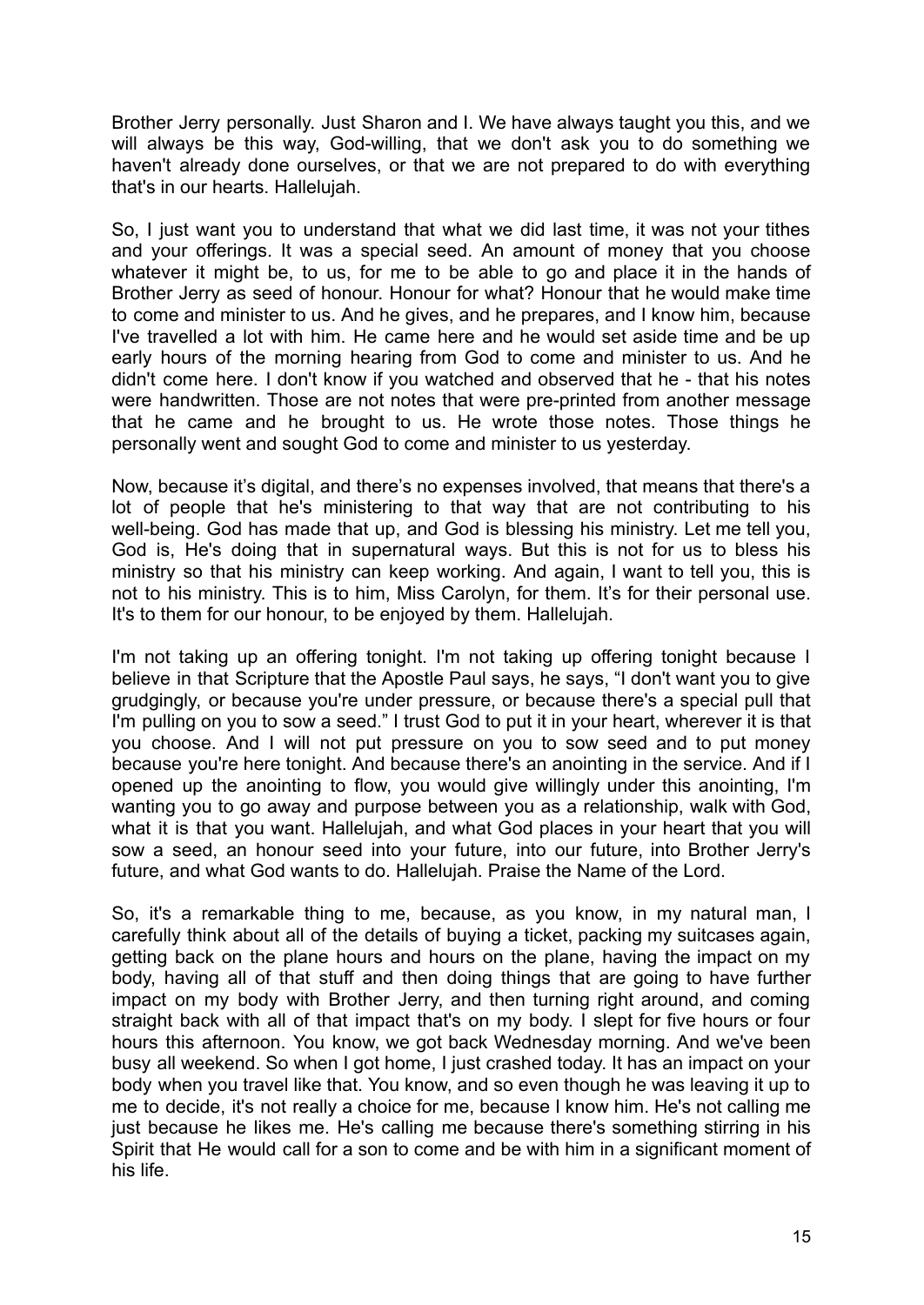And so, when I was deeply meditating, and saying, "Lord, is there anyway," this may sound funny to you, really. "But is there any way that I can be released from this?" Can he please say, "John, don't worry, you know, listen, forget it. I'm good. Stay." Is there any way I felt almost like Jesus in the pass, you know, made this cup pass from me. Because I want to be here number one, and number two, the energy and the effort that it takes for me to get there. But he knows that too. And he knows what it takes to travel like that. And he wouldn't call unless there was a reason for him to call. And it is possible that God had him call for this [*Ps John holding up money in reference to the honour seed*], so that he can do something more for us. Because of this [*Ps John holding up money in reference to the honour seed*]. Because I was not thinking for one minute that we were going to do another honor seed. Hallelujah. Hallelujah. Praise God.

But after our irrational honour seed look what God has done in our ministry. Look what words Brother Jerry prophesied over us. Look what God has done. Look what he is continuing to do. And if that happened because of the last seed, then let's, and God's giving us another chance, let's do something. And I mean this honestly, please, please, please, please, you must understand that if R100 is what you can do. If R10 is what you can do. That's, that's wonderful. It's precious to God. And it's precious because it's what you can do. Come on. This is not about an amount of money, it's about an honor. Hallelujah. Hallelujah. Praise Jesus. Glory to God.

I have a great expectation in my heart. Because God has supernaturally taken care of my travel, my expenses. And it has created a freedom in me to come before God and say, "God, thank You that You are so good and You are so great that you take care of everything. Before I even announce it like this, in this way, to this group of people. You have already taken care of it."

And so that already tells me that God's in it. It already tells me that God's not waiting around for me. Or for anybody else. "You go, John, because I'm calling you, this is God, this is Me. I'm all over this. And what I command I pay for." Hallelujah. So, none of the money that you sow now, not tonight, but when we say this is a honour seed in the next two Sundays before I go. Ja, it's only two Sundays or so, before I go. But, you know, it's like the reality of it's really hitting me like I'm going back again, you know. So we'll tell you, we're going to do an honour seed and that money will be the money, none of it will be used for expenses. It's all going to be used for him to go to him. Hallelujah.

And if it must be so and there are more expenses. Pastor Sharon, I will take care of it personally, it won't even be to the church. Because this is something that God is doing between Brother Jerry and me. I don't know why, I don't know what God's plan is, but here it is. He knows. Amen. Haven't we had a great time? Now tomorrow morning, I'm tapping into the presence of God, and I'm tapping into the ways of God, that tomorrow I'm wearing shoes that Brother Jerry wore. I'm walking in the anointing as a contact point. I believe that as we lay hands on people, and as we do what God needs to get done tomorrow morning, healing power is going to break out. Restoration is going to come. New miracles are going to happen. Things are going to shift and shape and move. Because God is doing. This is his time. God is doing miracles. God is doing miracles.